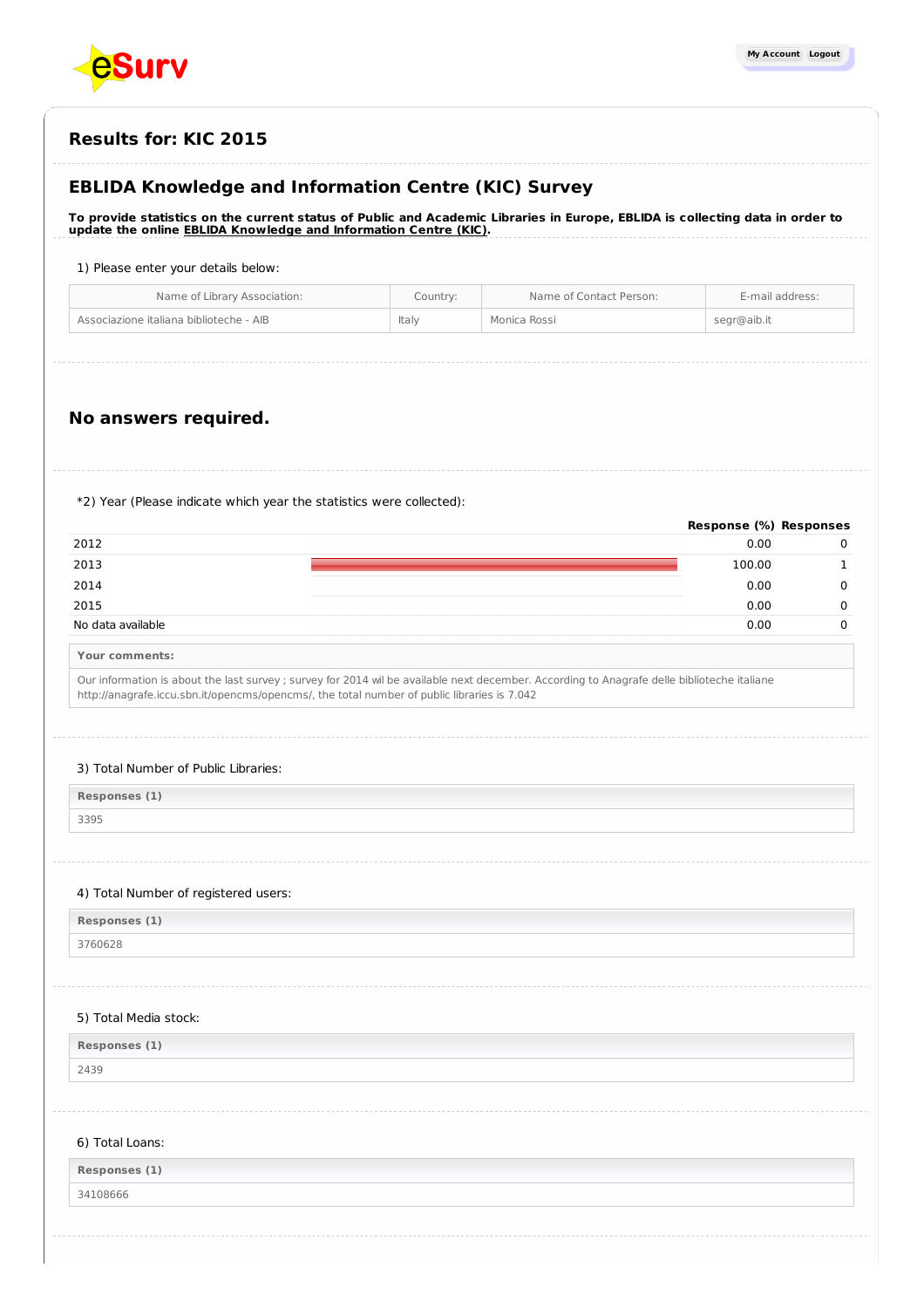#### 7) Total Visits:

**Responses (1)**

26644878

## 8) Total Number of staff:

| Responses (1) |  |
|---------------|--|
| 11897         |  |

## 9) Average of e-resources:

This question has no responses

10) Total e-visits (No. of hits to the websites):

This question has no responses

# **No answers required.**

\*11) Year (Please indicate which year the statistics were collected):

|                   | Response (%) Responses |          |
|-------------------|------------------------|----------|
| 2012              | 0.00                   | $\Omega$ |
| 2013              | 0.00                   | 0        |
| 2014              | 0.00                   | 0        |
| 2015              | 0.00                   | 0        |
| No data available | 0.00                   | 0        |
| Your comments:    | 100.00                 |          |
|                   |                        |          |

**Your comments:**

Last survey were made in 2010: http://www.gimsba.it/rilevazioni-nazionali/rilevazione-nazionale-2011-dati-al-31-12-2010/

#### 12) Total Number of Academic Libraries:

| Responses (1) |  |
|---------------|--|
| 2600          |  |

#### 13) Total Number of registered users:

This question has no responses

14) Total Media stock:

This question has no responses

#### 15) Total Loans:

This question has no responses

16) Total Visits: